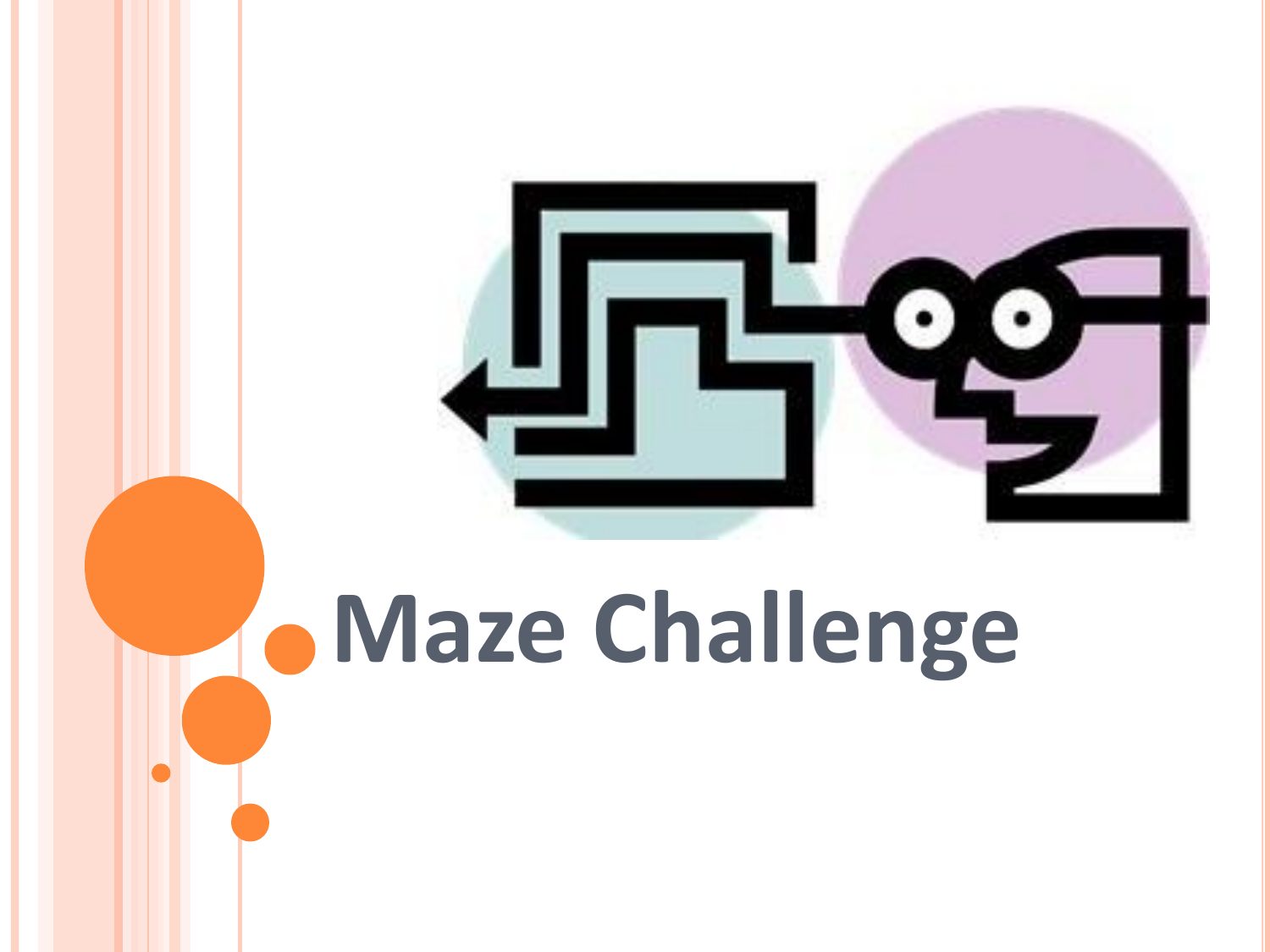## **Pre-Activity Quiz**

#### **1. What is a design challenge?**

#### **2. How do you program a robot to move 2 feet forward in a straight line?**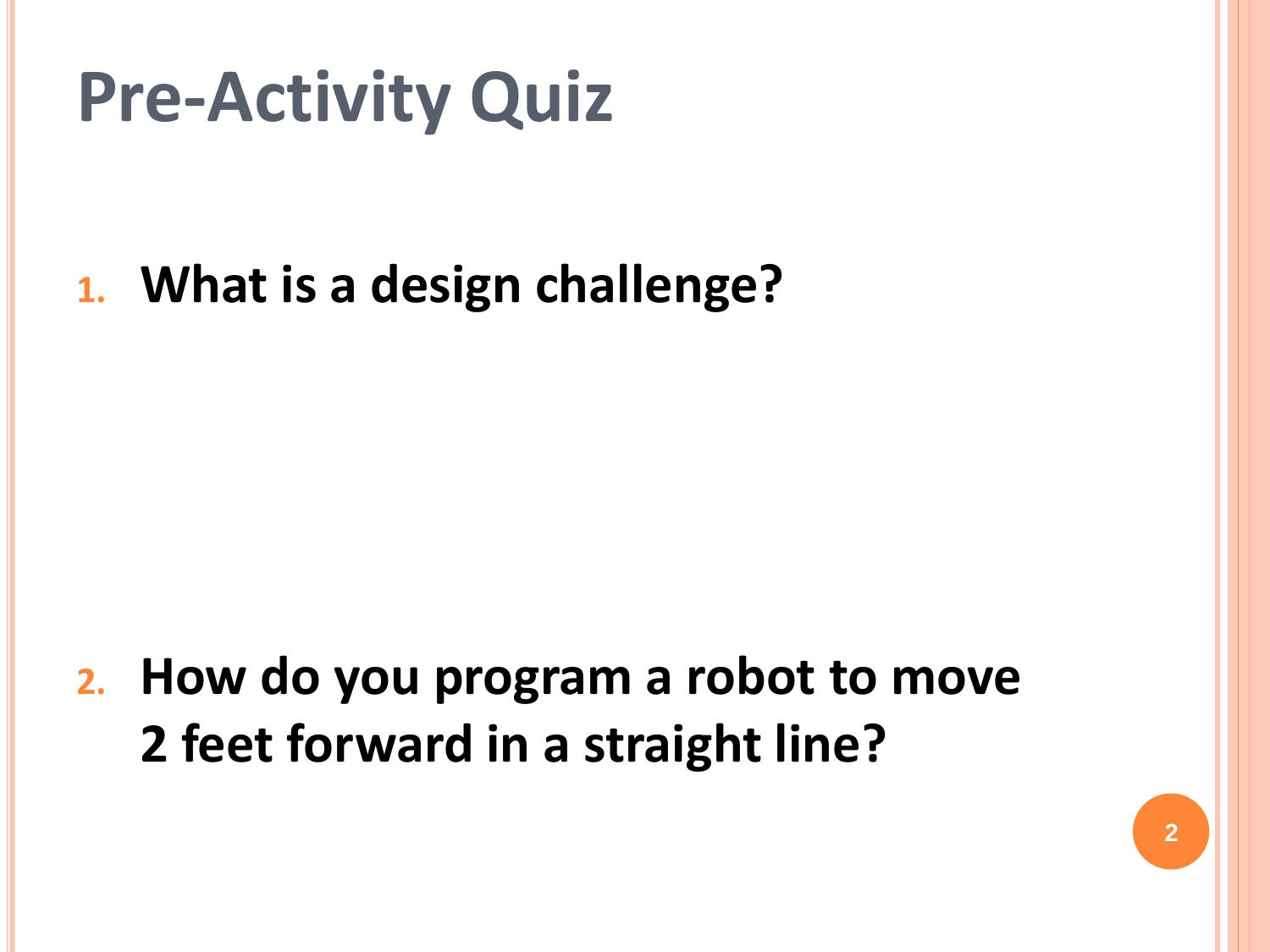### **Pre-Activity Quiz Answers**

**1. What is a design challenge?**

**A design challenge starts with problem you want to solve. You think through the challenge logically and plan a design solution. Using suitable and available materials and following the steps in the engineering design process, you create, test and evaluate your best solution to the challenge. As necessary, you iterate (repeat) this process until a successful design is achieved.**

**2. How do you program a robot to move 2 feet forward in a straight line?**

**Calculate the distance that the robot moves forward for one motor rotation. Let's say, it moves X inches with one motor rotation. Then divide 2 feet, which is 24 inches, by X, that is, calculate 24/X and program the motor to rotate 24/X. 3**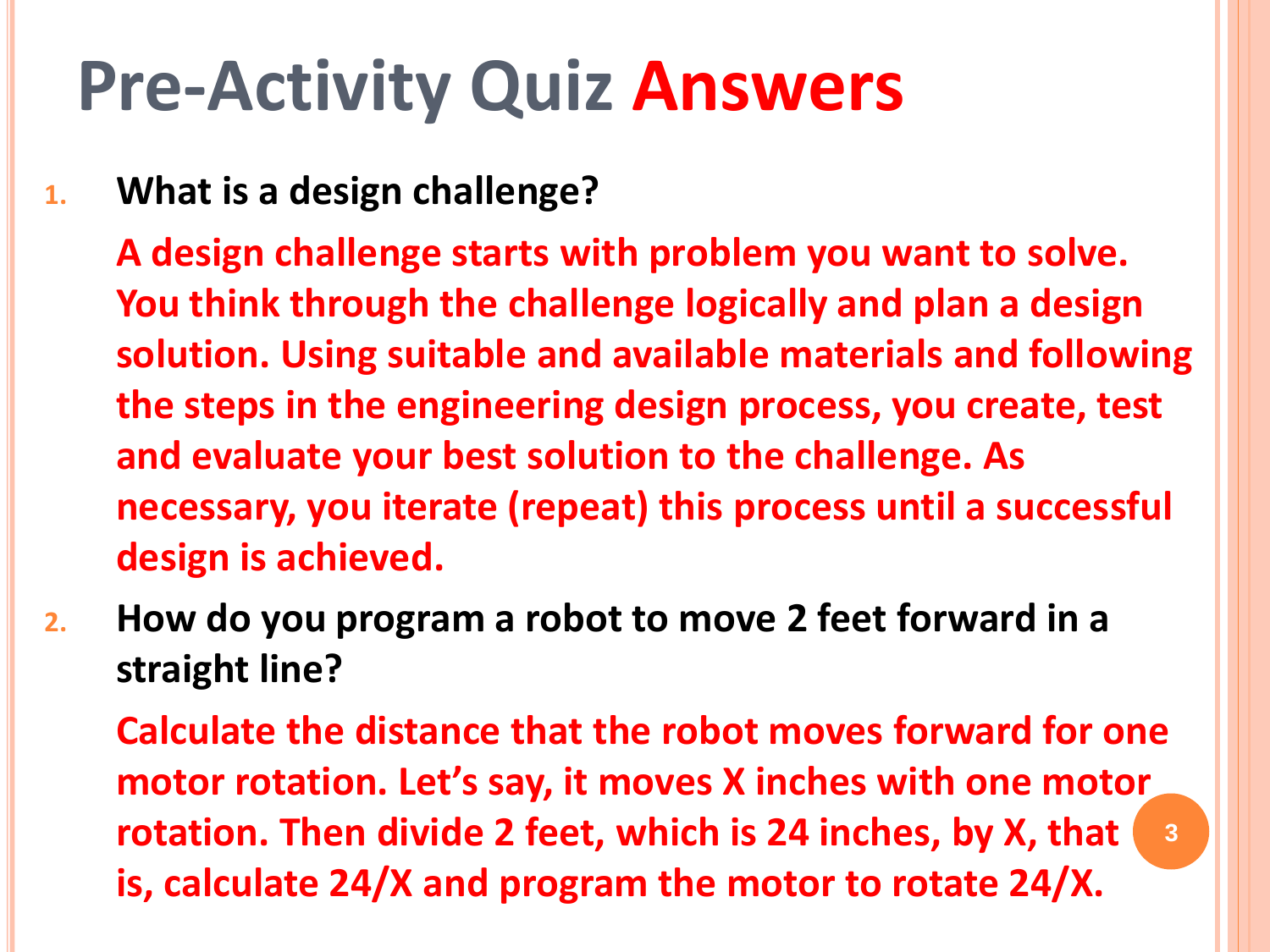### **What Is a Design Challenge? Day 1 - 50 minutes**

**In our modern world, challenges are everywhere!** 

**How can we waste less? How can we harness solar energy and other renewable energy more effectively? How can improve transportation? How can we build roads and bridges? How can we design a house that is not too expensive? How can we build smarter cars? How can we use technology to make our cars safer?**

**These are big ideas that engineers and scientists work on to help improve the world we live in.**

**We will investigate how to complete a few design challenges through two different methods:**

- **Creating different robot designs to help it better complete the challenges**
- **Creating programs to help the robot complete the design challenge**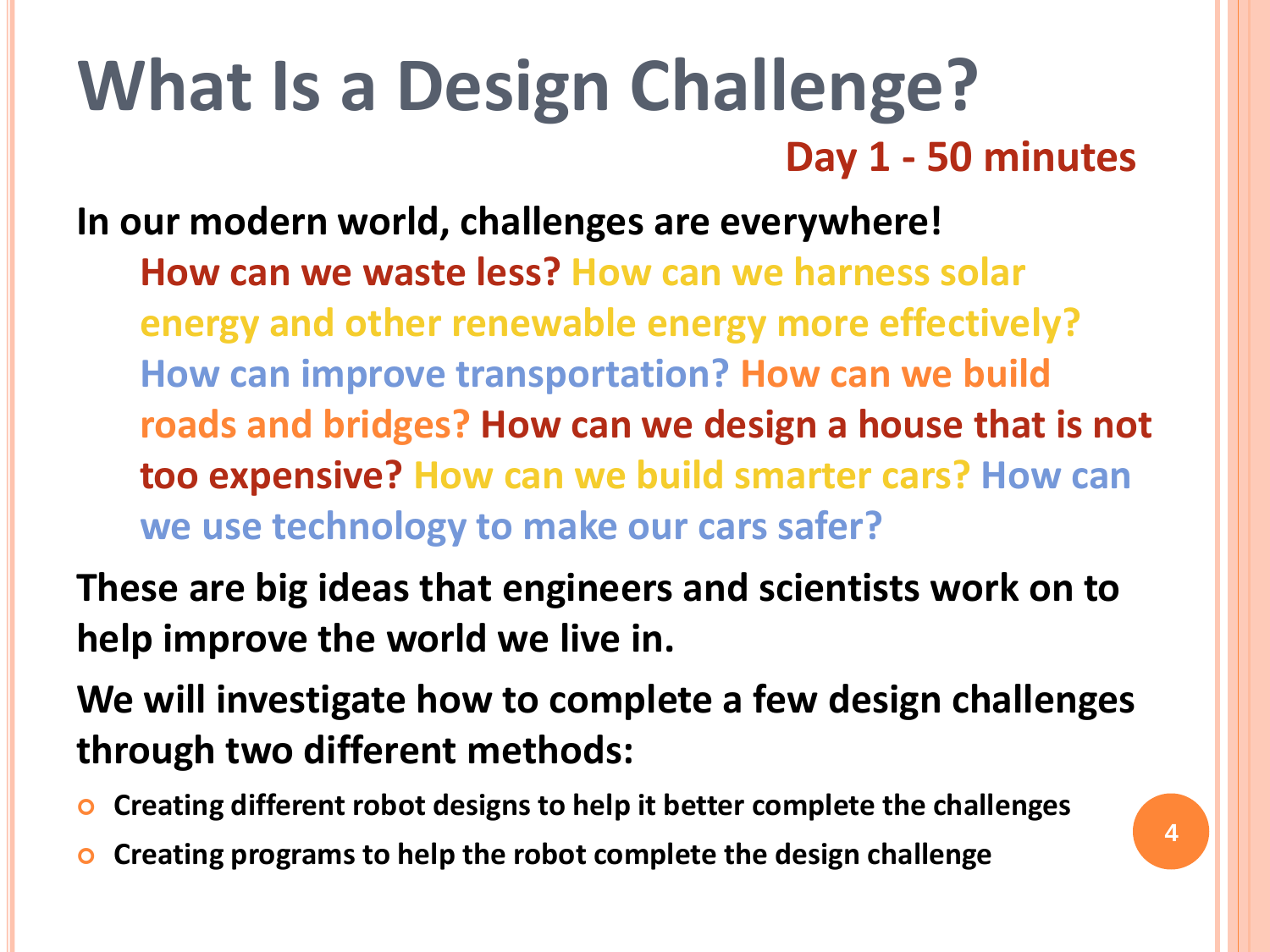## **Your Engineering Challenge:**

**To build and program a robot to travel through a maze.**

**We will look at different robot designs (with and without sensors) in order to determine which is more reliable and which is faster.**

**Both the design of the robot and how it's programmed are important for this challenge!**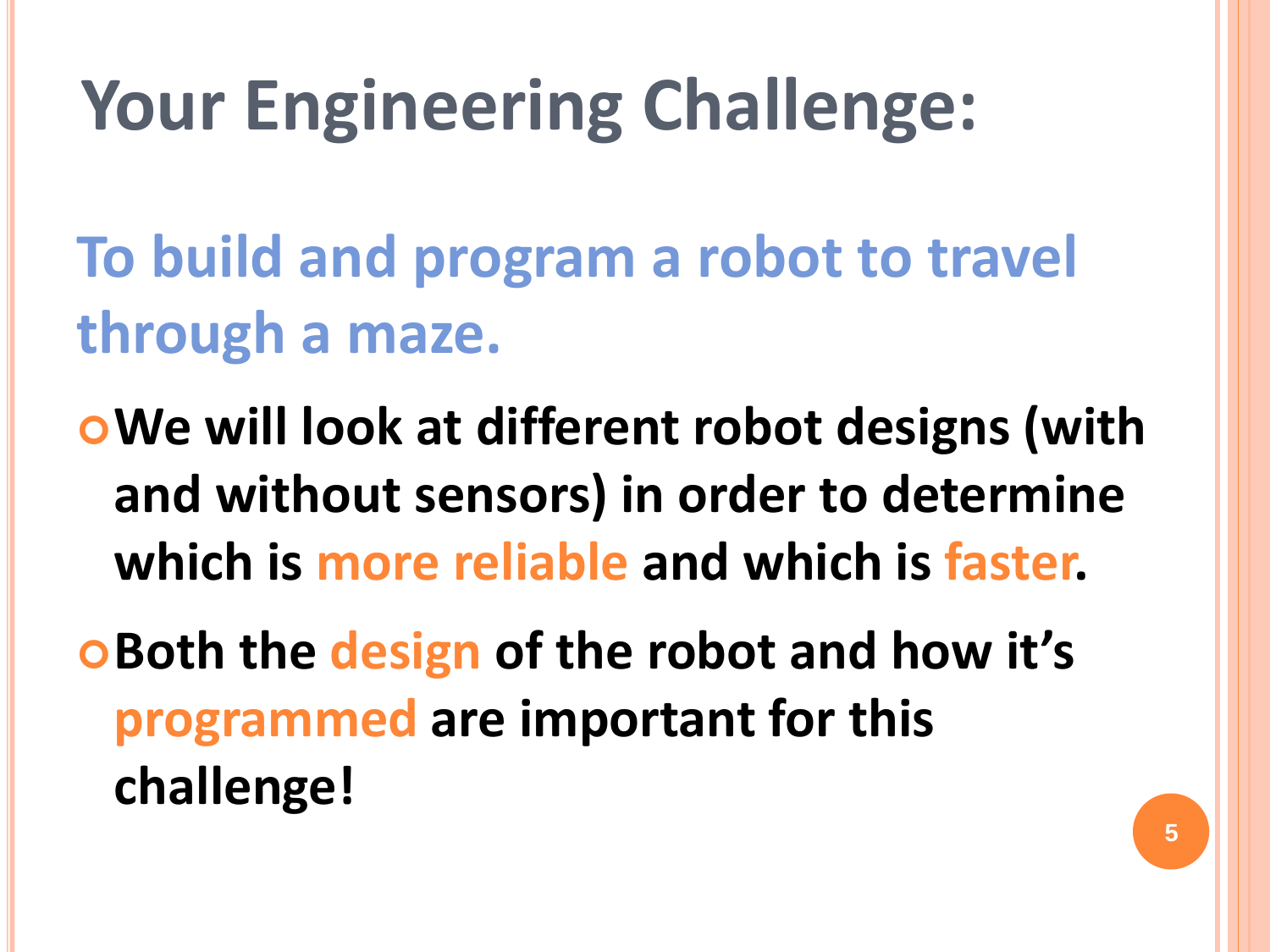## **Let's Look at Some Basics**

- $\bullet$  **Before we start the design challenge, it is important to understand how and why we need to be careful with designing the robot and designing its program.**
- **Also, it is very important that we understand how a robot follows instructions so we can understand how to program it.**
- **Let's do an activity to help us understand two important ideas:**
	- **1. How a robot follows instructions**
	- **2. The importance of sensors**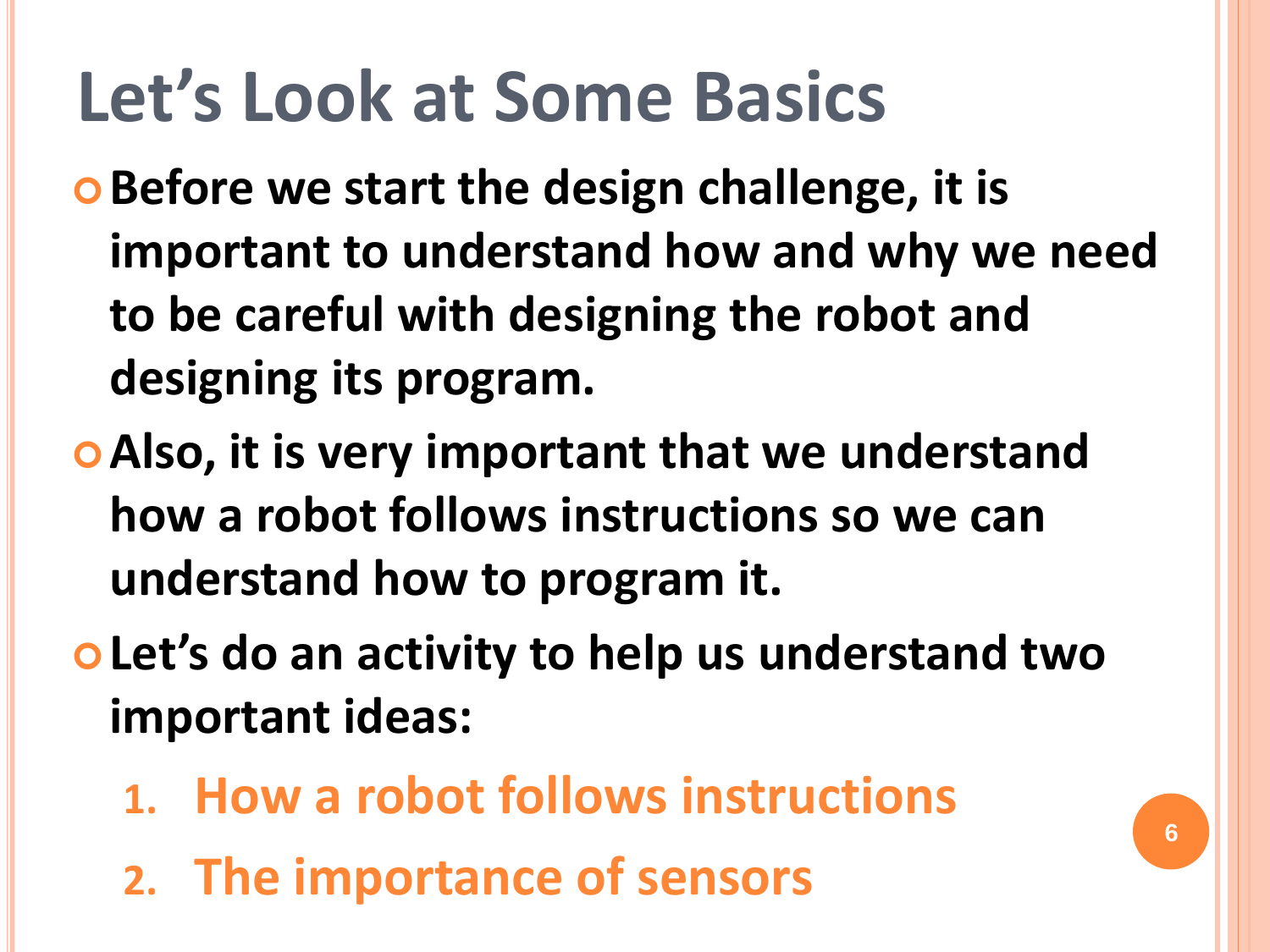#### **It looks like this diagram Use tape (or boxes) to mark the boundaries shown in fine lines. Blindfold a student** "**robot**" **and have him stand at the maze start. Have a student** " **programmer** " **give a series of commands to instruct the "robot" to complete the maze** *without touching the*  **6 ft 6 ft 3 ft end start wall wall Let's Look at Some Basics (continued) Maze 1 is a 3-ft wide path in a corner of the classroom.**

**7**

*maze edges* **(keeping hands at his/her sides).** 

*Command examples***: go forward X steps, turn left, etc.**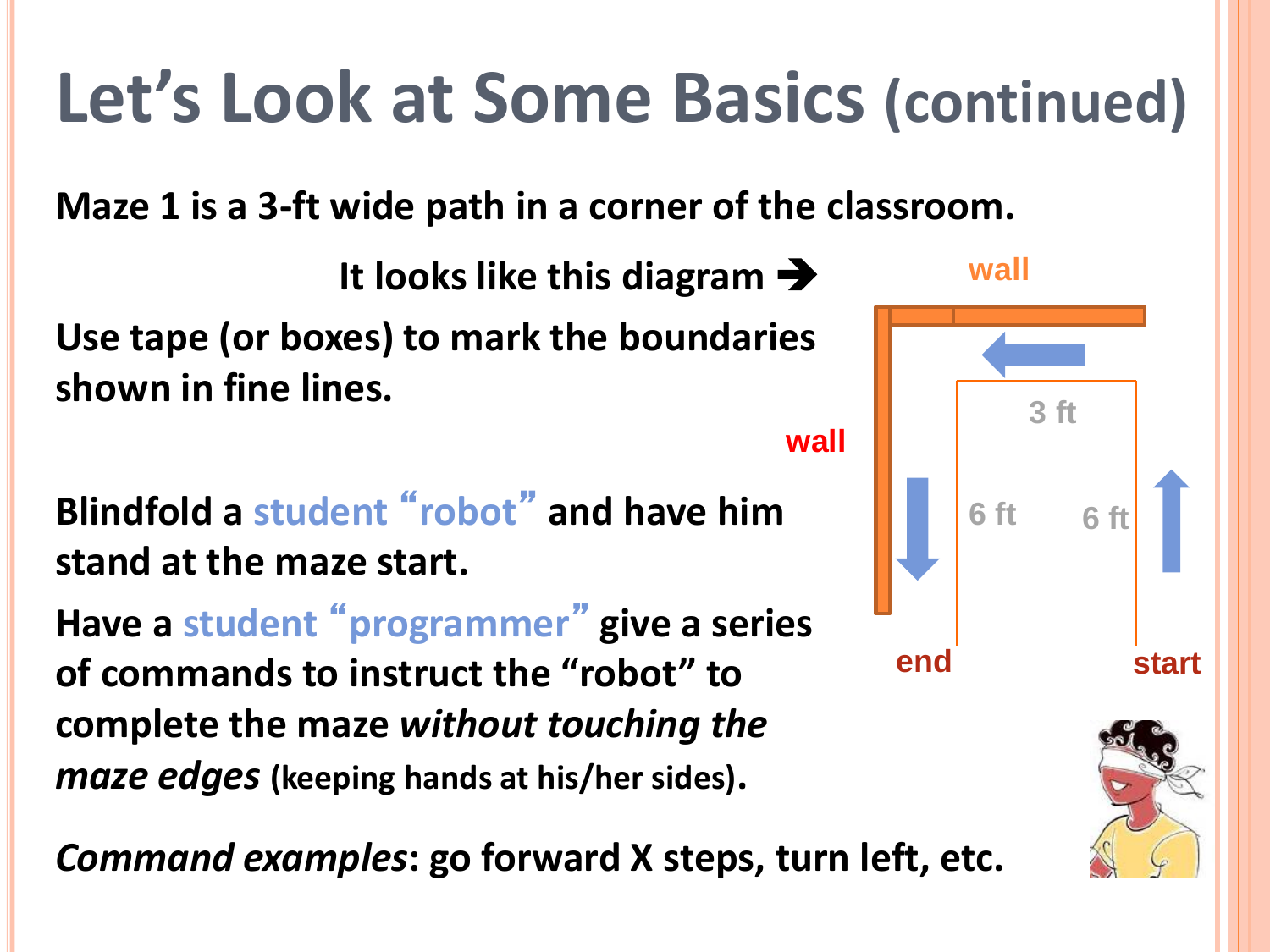#### **What did you observe?**

- **Did the** " **programmer** " **get the blindfolded** "**robot**" **through the maze?**
- **Did the** "**commander**" **always tell the** "**robot**" **to go the correct number of steps?**

**Often, it is easier for the** " **programmer** " **to give instructions if s/he can tell the** "**robot**" **to go forward until s/he senses something**

**By doing it that way, the** " **programmer** " **does not have to worry about telling the** "**robot**" **exactly how 8 many steps to move.**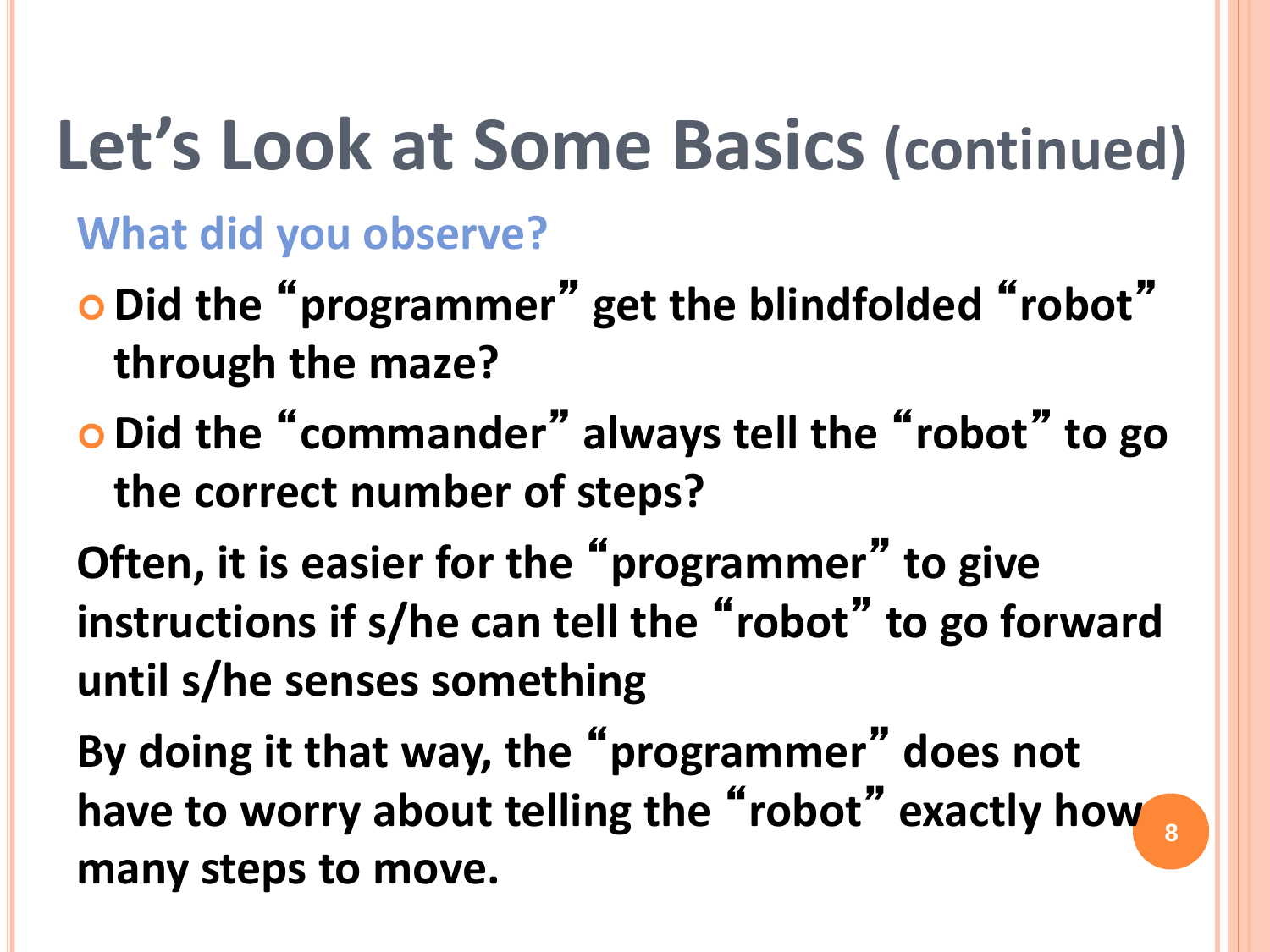- **Choose a different volunteer "robot" to be blindfolded.**
- **This time, permit the volunteer**  "**robot**" **to stretch his/her hands out in front to sense when s/he is approaching a wall. wall**
- $\bullet$  **Have another student give commands to instruct the volunteer to get through the maze**
- **Now, commands such as "go forward until you sense a wall" are allowed.**

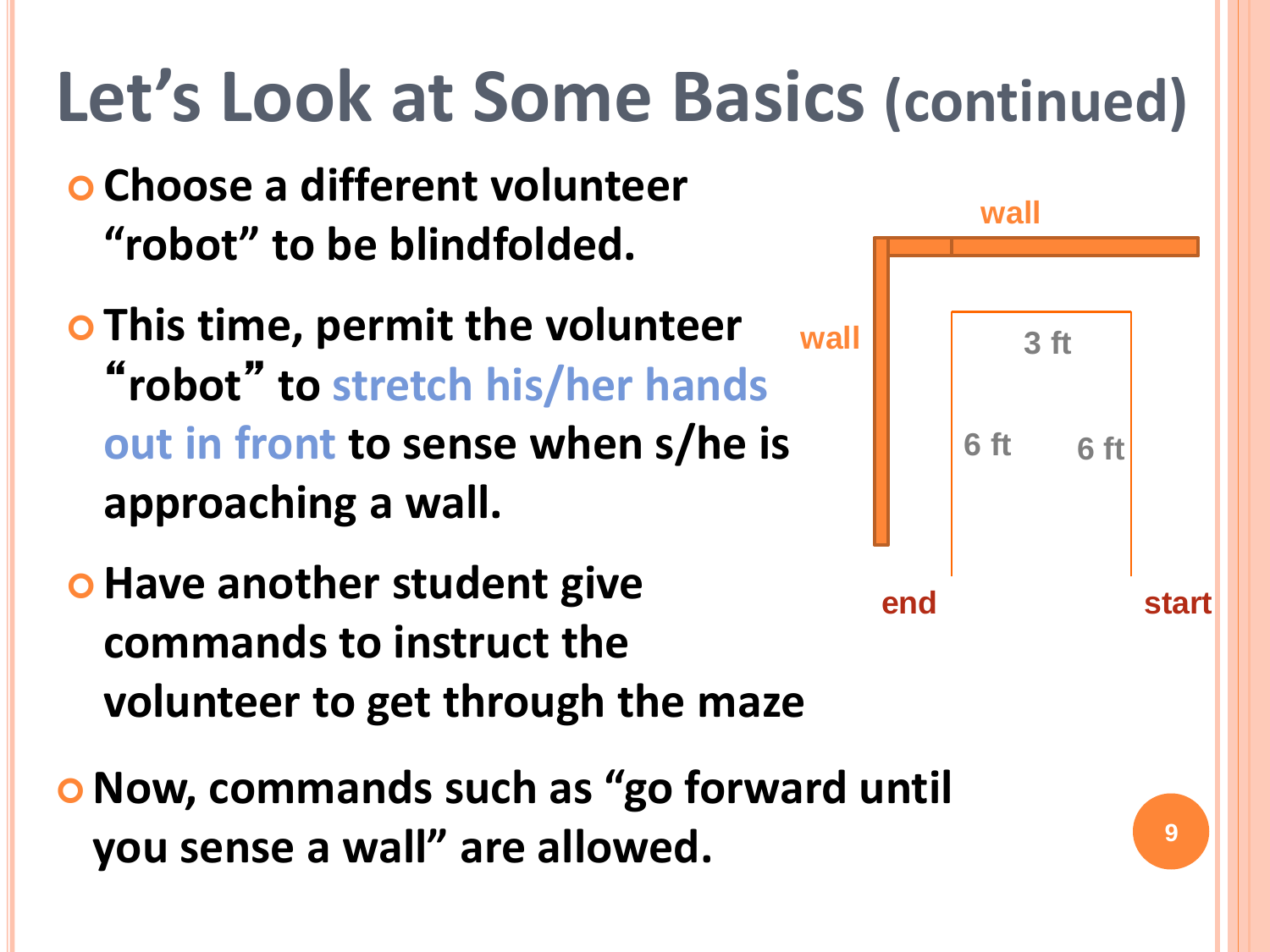#### **What did you observe?**

**Was it easier to give instructions the first time or second time?**



*Interally easier to tell a robot to go* **forward until it senses something (like a wall) than to tell it exactly how far it should go before turning. This approach also tends to be faster. <sup>10</sup>**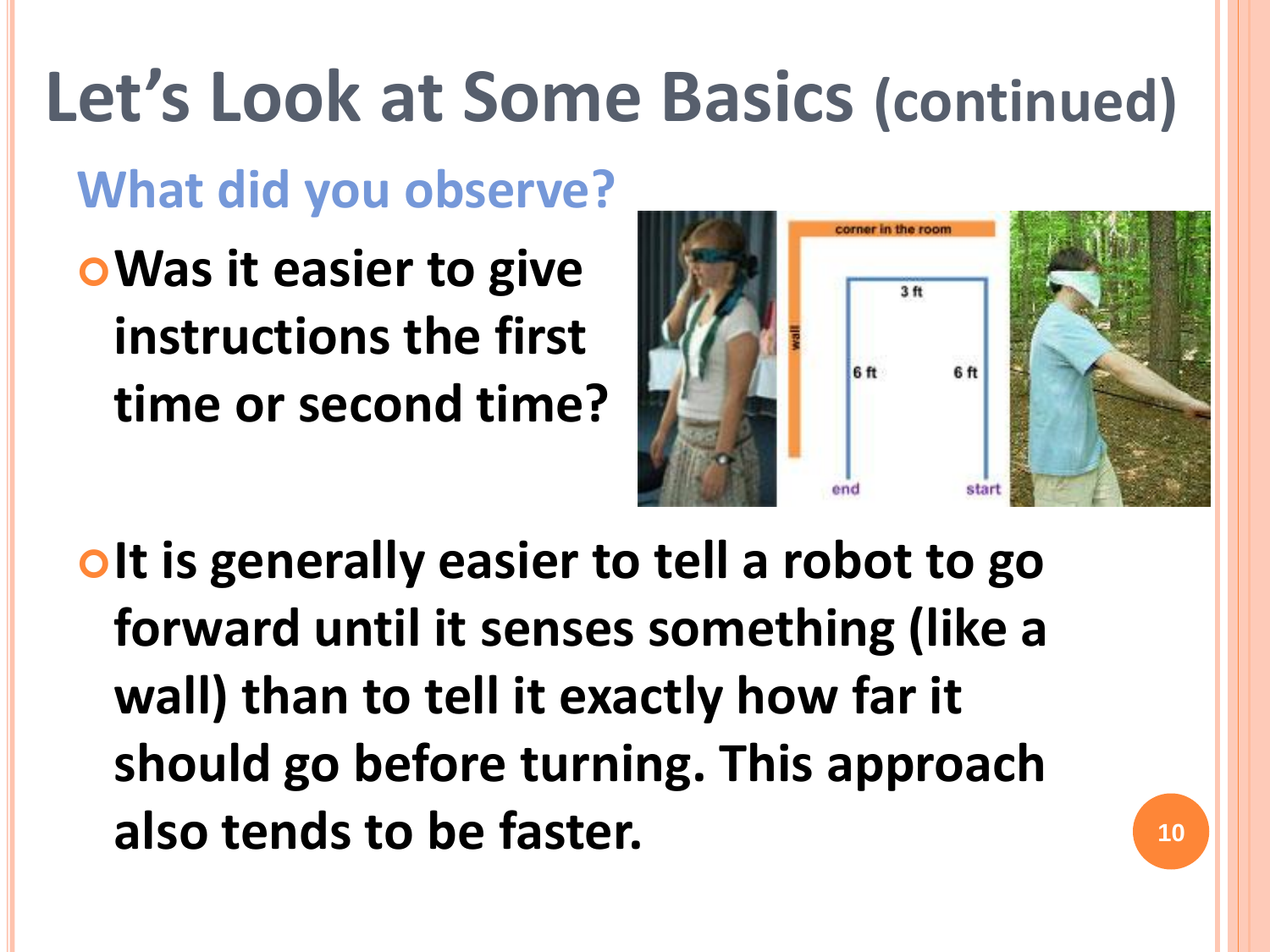#### **What else did you observe?**

 **Did you notice that the "commander" had to make sure to tell the "robot" EVERYTHING? …which direction to move, how far or how long to move, when to turn, which way to turn, etc.**

 **Likewise, the LEGO MINDSTORMS EV3 intelligent brick must be given exactly the same information. It knows nothing and will do exactly what you tell it to do. If you make a programming error, the robot will follow that incorrect command, and the fault is with the programmer, and not the robot! <sup>11</sup>**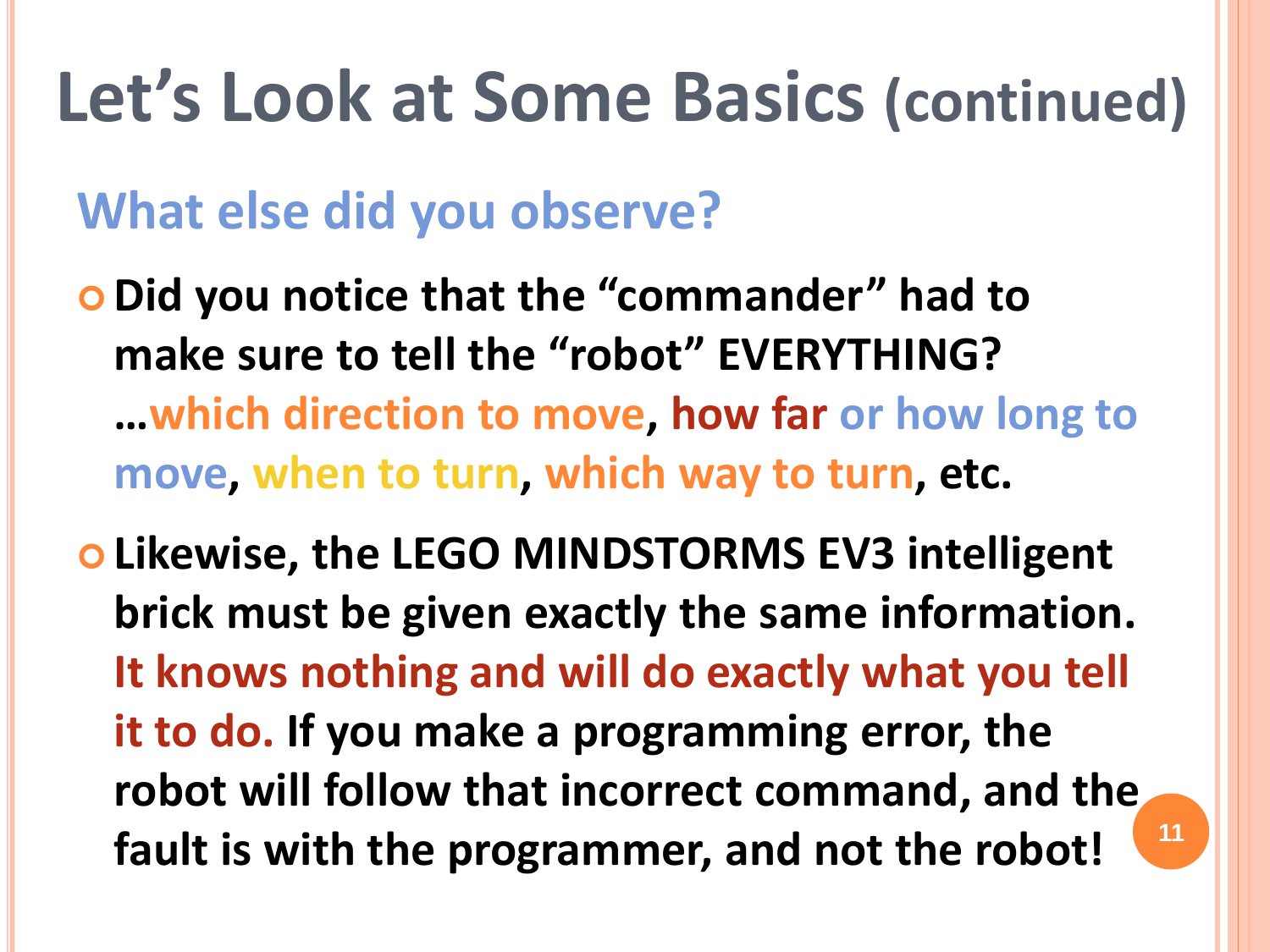### **Before you start…**

- $\circ$  **Before we start our maze challenges, let's learn the relationship between motor (or wheel) rotation and the corresponding distance the robot travels.**
- *Why is this important?* **Because, when we have the robot travel the maze** *without* **any sensors, we must tell it how much distance to move.**
- **Use your results from the** *Master Driver* **activity to inform your programming! (Recall that this is the activity where you determined the distance traveled by the taskbot for every rotation of the EV3 motor.) <sup>12</sup>**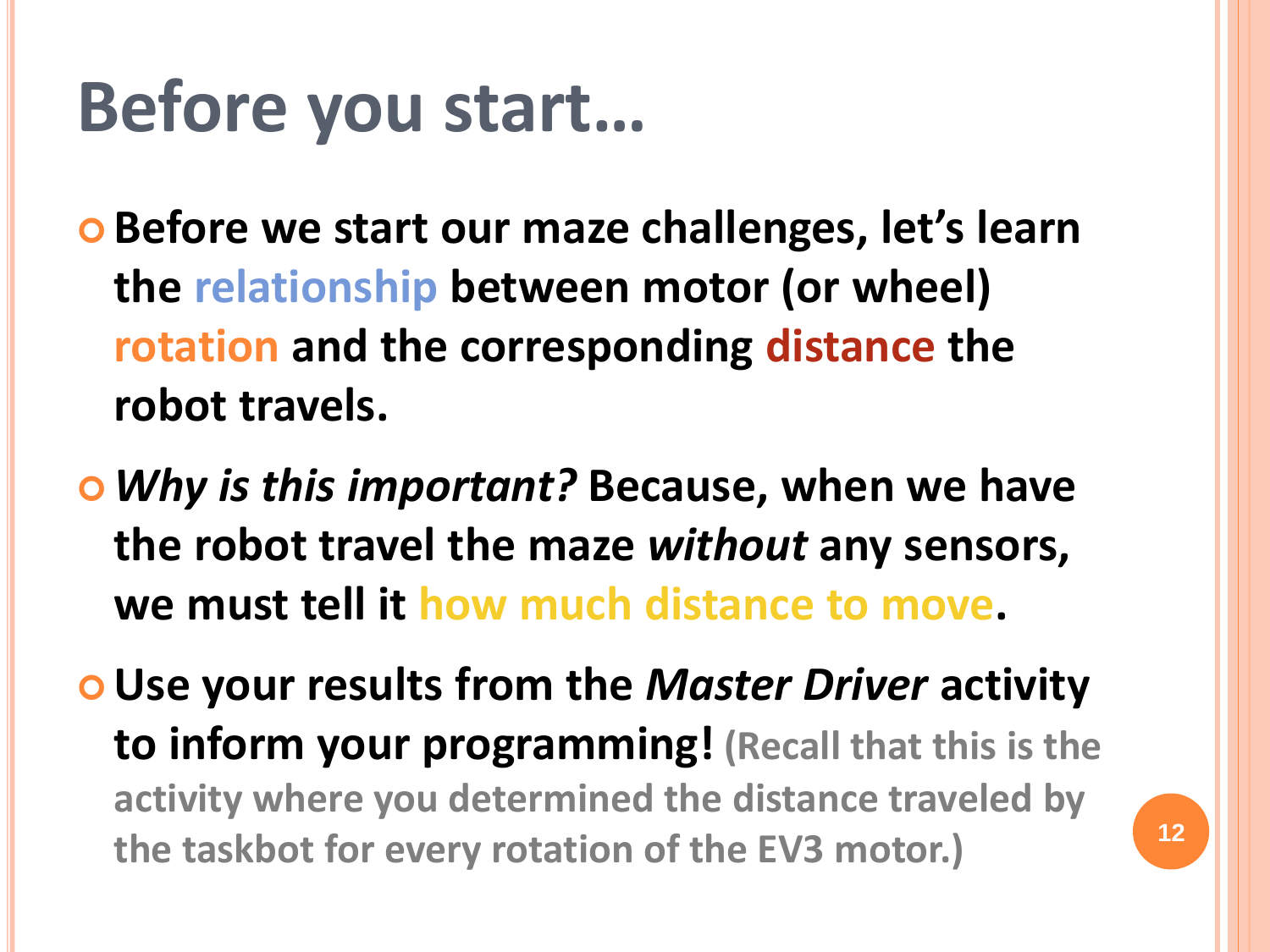### **A Real Maze**

**Day 2 - 50 minutes**

#### **Challenge 1: Make the LEGO robot navigate the maze** *without using any sensors*

#### **Challenge 2: Make the LEGO robot navigate the maze using the sound sensor, the touch sensor, and ultrasonic sensor** *at least once each*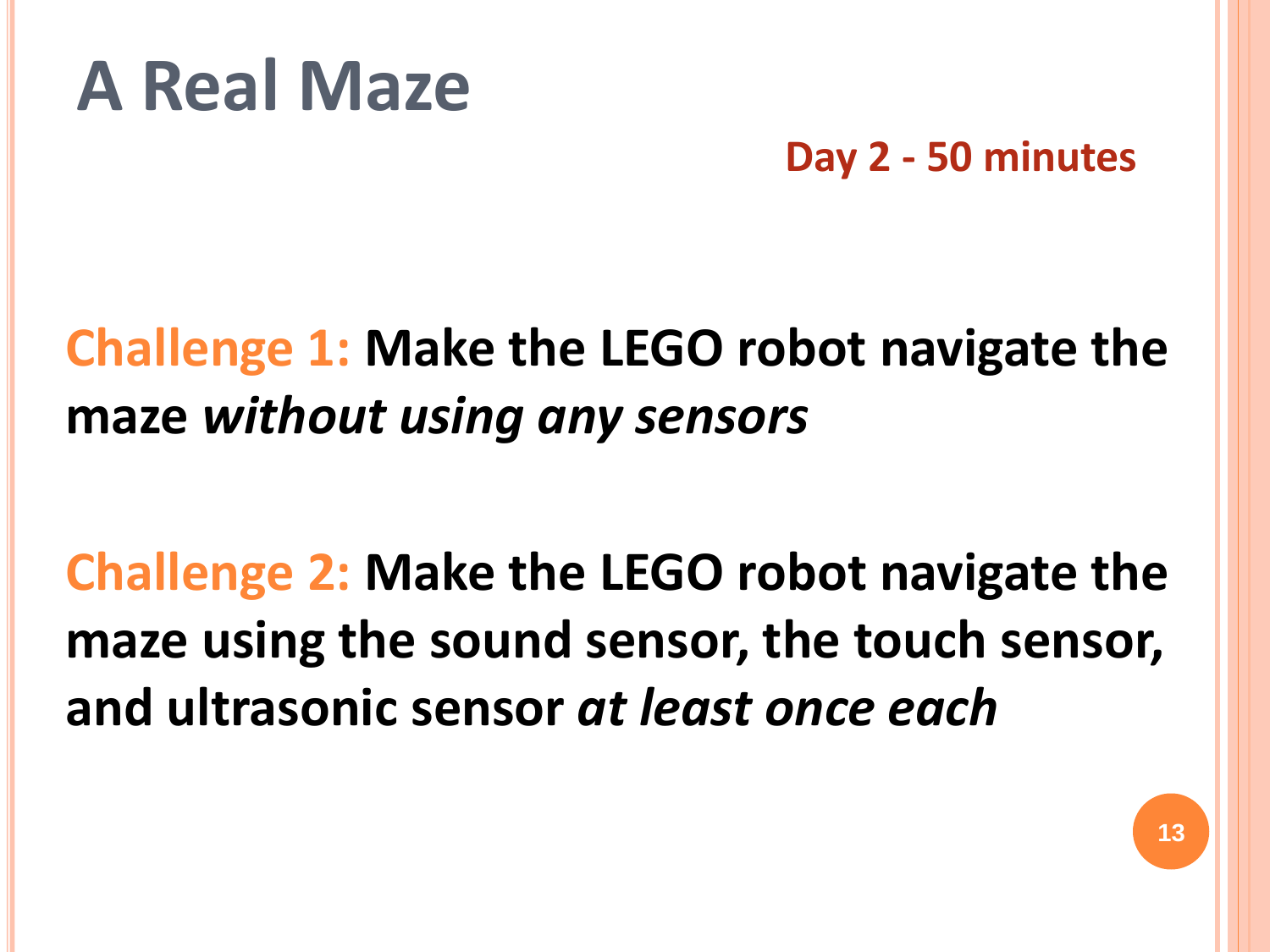### **The Challenges Maze**

**Suggested dimensions for the maze are shown in the diagram below, with "start" and "finish" locations indicated.** 

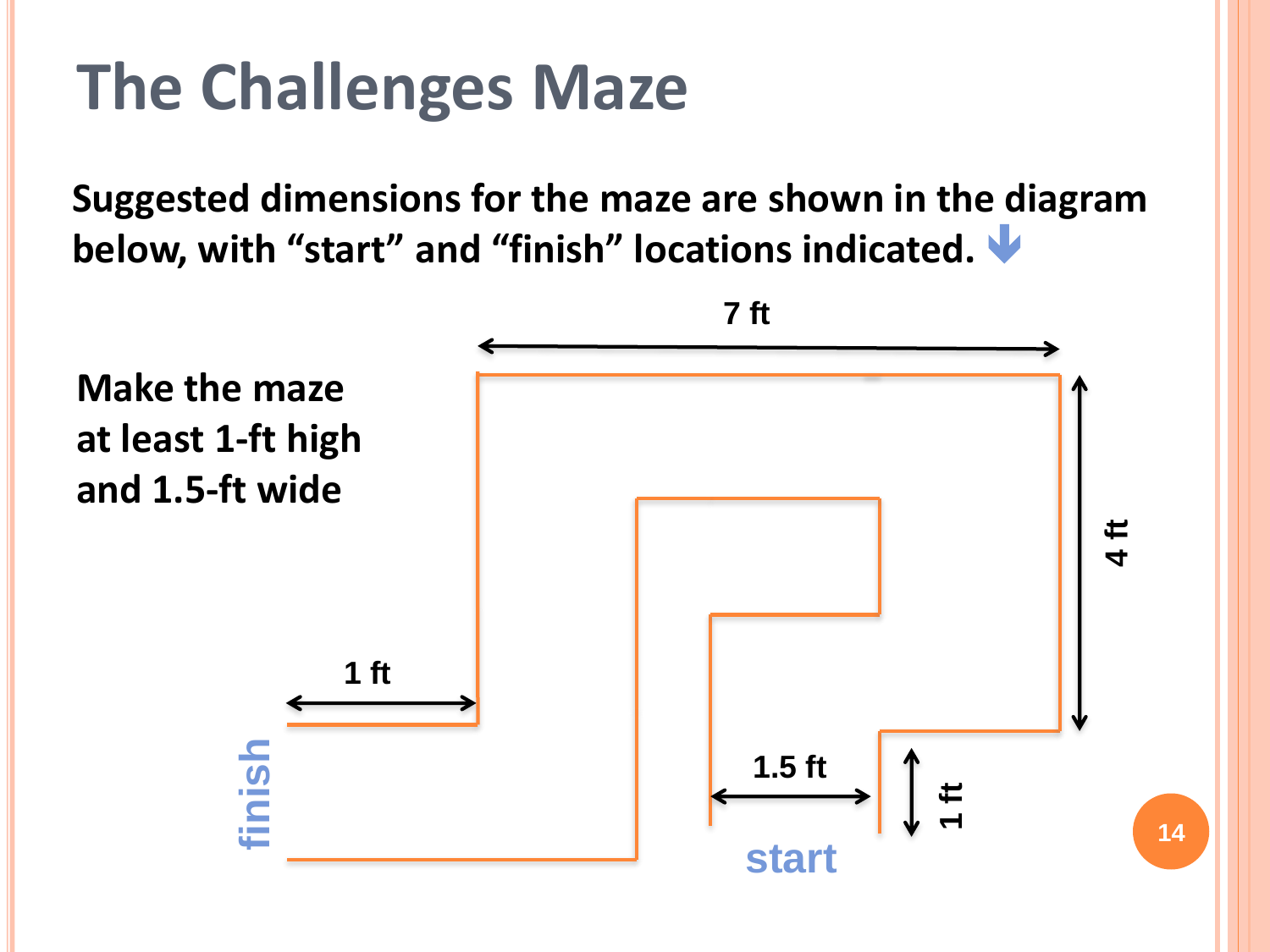## **Challenge 1**

**To program the taskbot to travel the maze**  *without* **using sensors.**

- **For this first challenge, the robot must go through the maze** *without using sensors***!**
- **How will you program the robot to do this?**
- **Think back to the** *Master Driver* **activity and what you learned about the relationship between the number of rotations of the motor and the distance the robot moved.**
- **You will be provided with a measuring stick or tape measure for this challenge.** *Be resourceful!*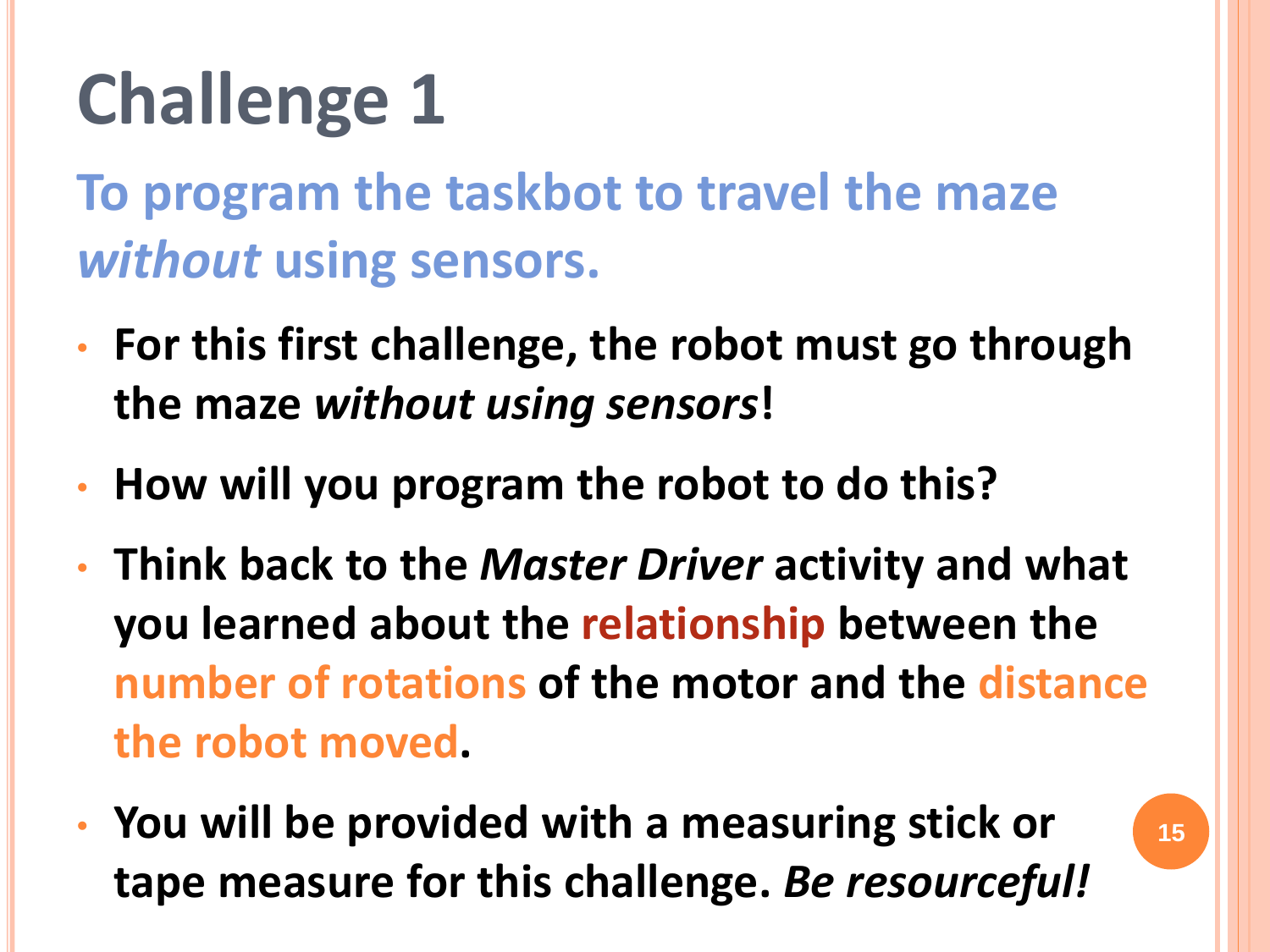## **Challenge 2**

**To program the taskbot to travel the maze using the sound sensor, touch sensor, and ultrasonic sensor each** *at least* **once.**

- **For this challenge, your robot must use the touch sensor, sound sensor and ultrasonic sensor** *at least once each* **when navigating the maze.**
- **Think back to how we did basic programming with the touch sensor, ultrasonic sensor and sound sensor, and combine that information to get the robot to travel through the maze.**
- **In the robot documentation, find information about attaching sensors to the robot. Or, come up with your own designs for 16 attachment also for this challenge.** *Be creative!*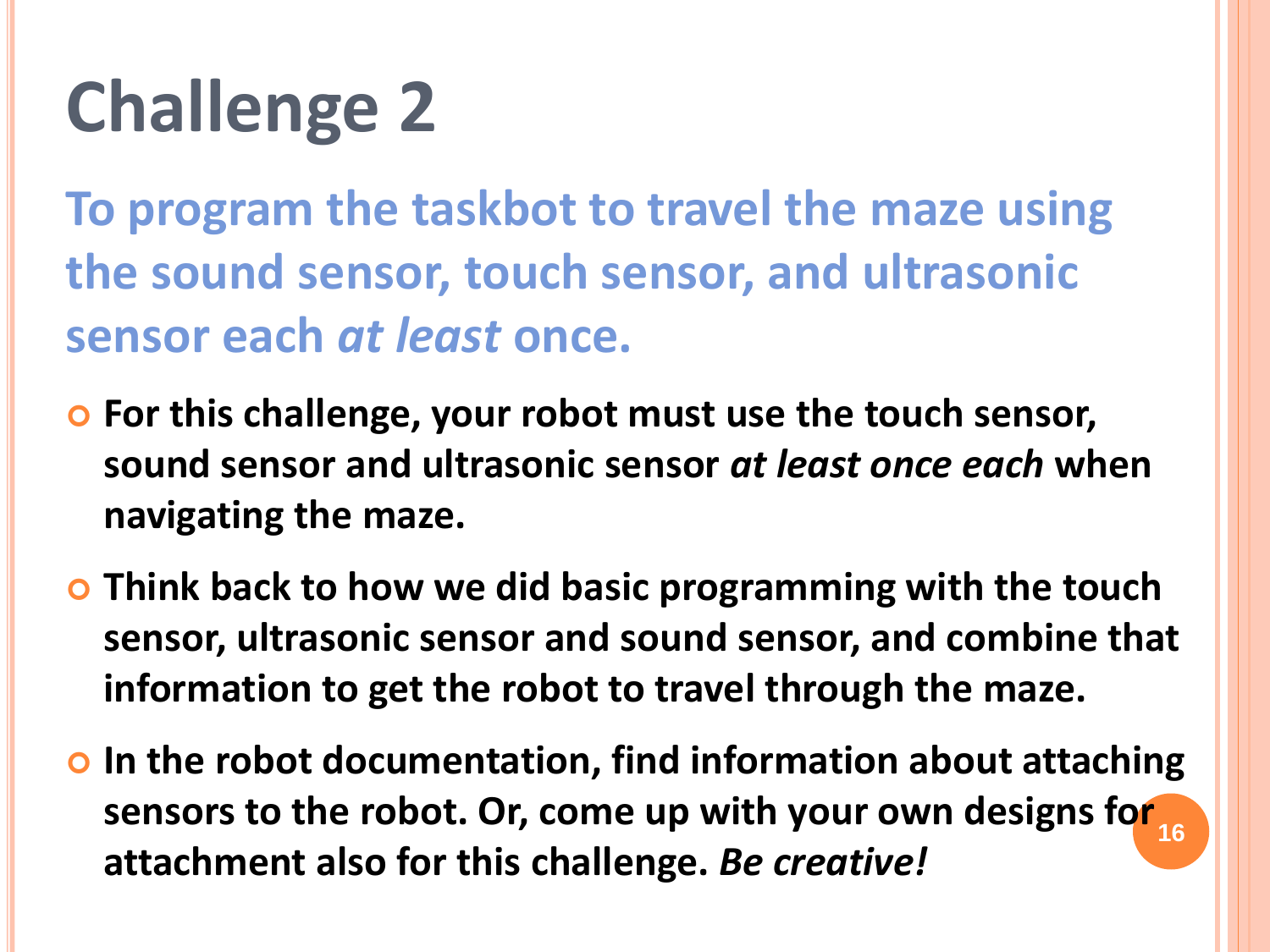## **Post-Activity Quiz**

**1. What types of problems did you encounter when trying to complete the design challenges?**

**2. How did you change the design of your robot or your programs to help you complete the tasks?**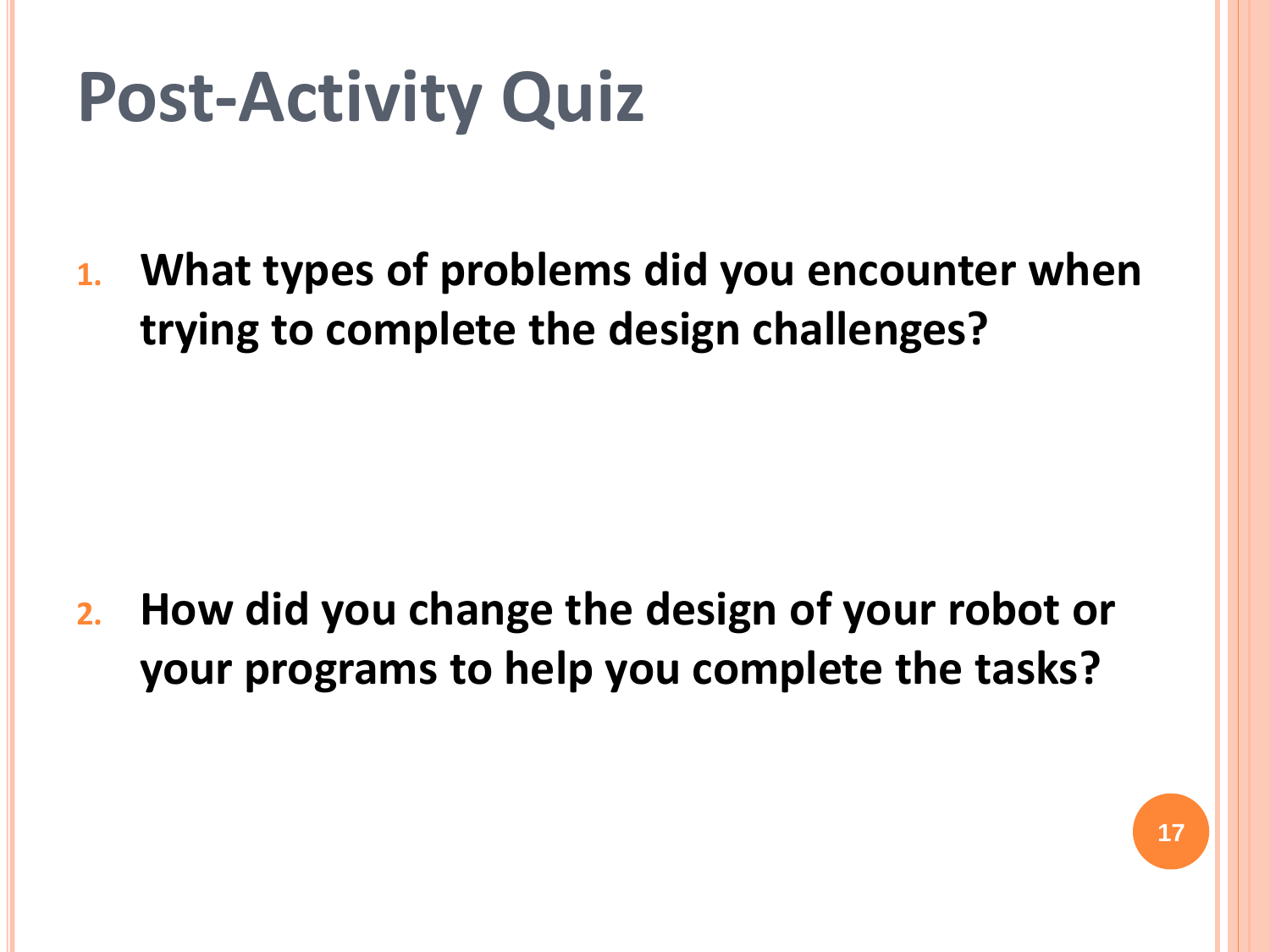### **Post-Activity Quiz Answers**

**1. What types of problems did you encounter when trying to complete the design challenges?**

**Calculating how many rotations to use in order to have the robot move a measured distance in the maze.**

**Recalling how to begin programming; how to program each sensor.**

**2. How did you change the design of your robot or your programs to help you complete the tasks?**

**We re-attached the sensors to position them correctly to receive the necessary input information.**

**Through troubleshooting we corrected some programming errors.**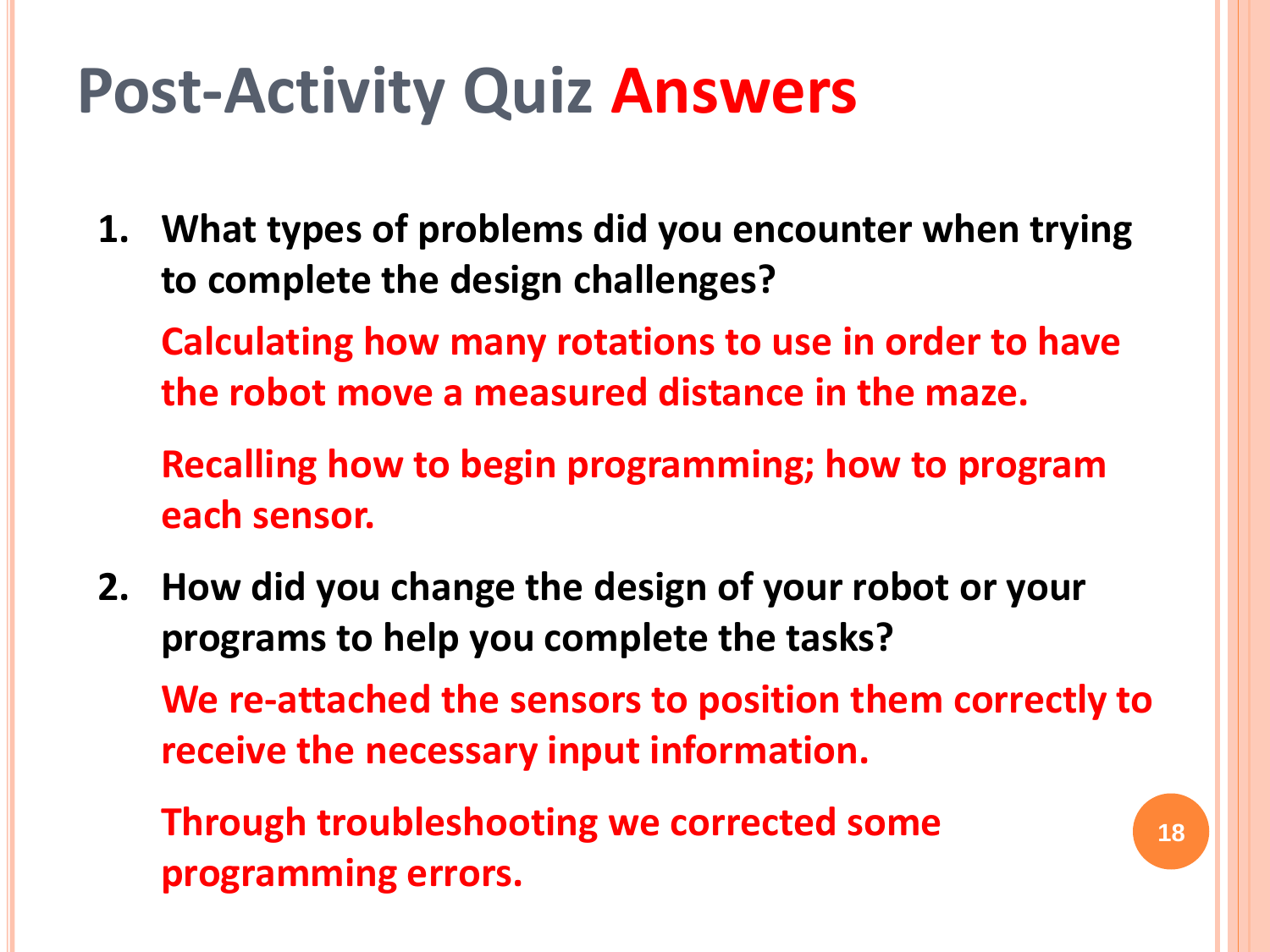### **Maze without Sensors Solution Challenge 1**

- **Recall the relation between rotations and distance: For each rotation, the robot travels a certain distance (inches or cms) and we can use**  *multiplication* **to approximate how far the robot will travel.**
- **So, we must measure each section of the maze and guess how many rotations we need based off each distance!**
- **This may not work perfectly the first time, but the number of rotations can be modified so it eventually works.**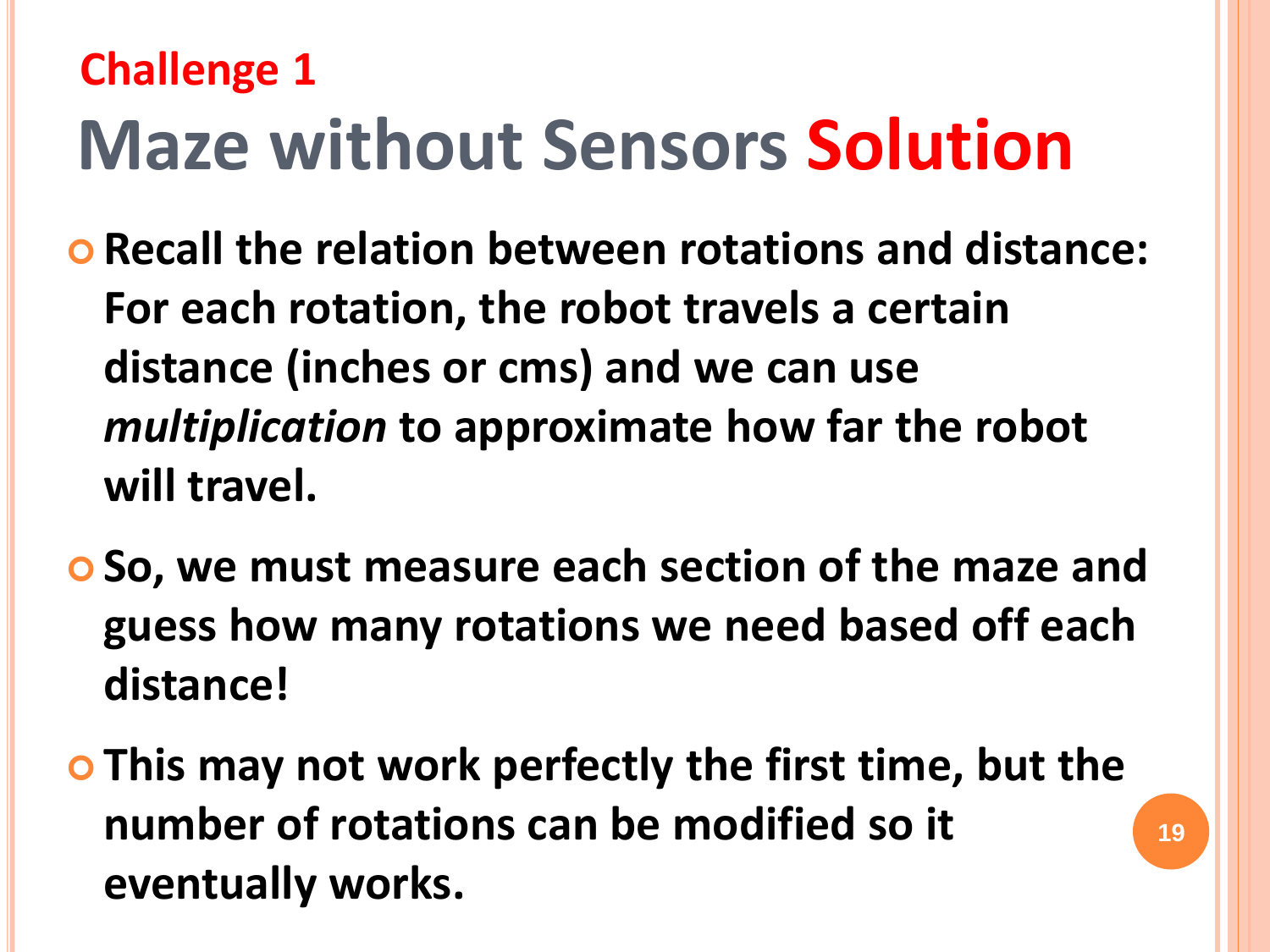### **Challenge 1 Program Solution**

**In an effort to keep the robot as far from the walls as possible, calculate path distances so that the robot stays in the center of each corridor (.75 ft away from the wall).**

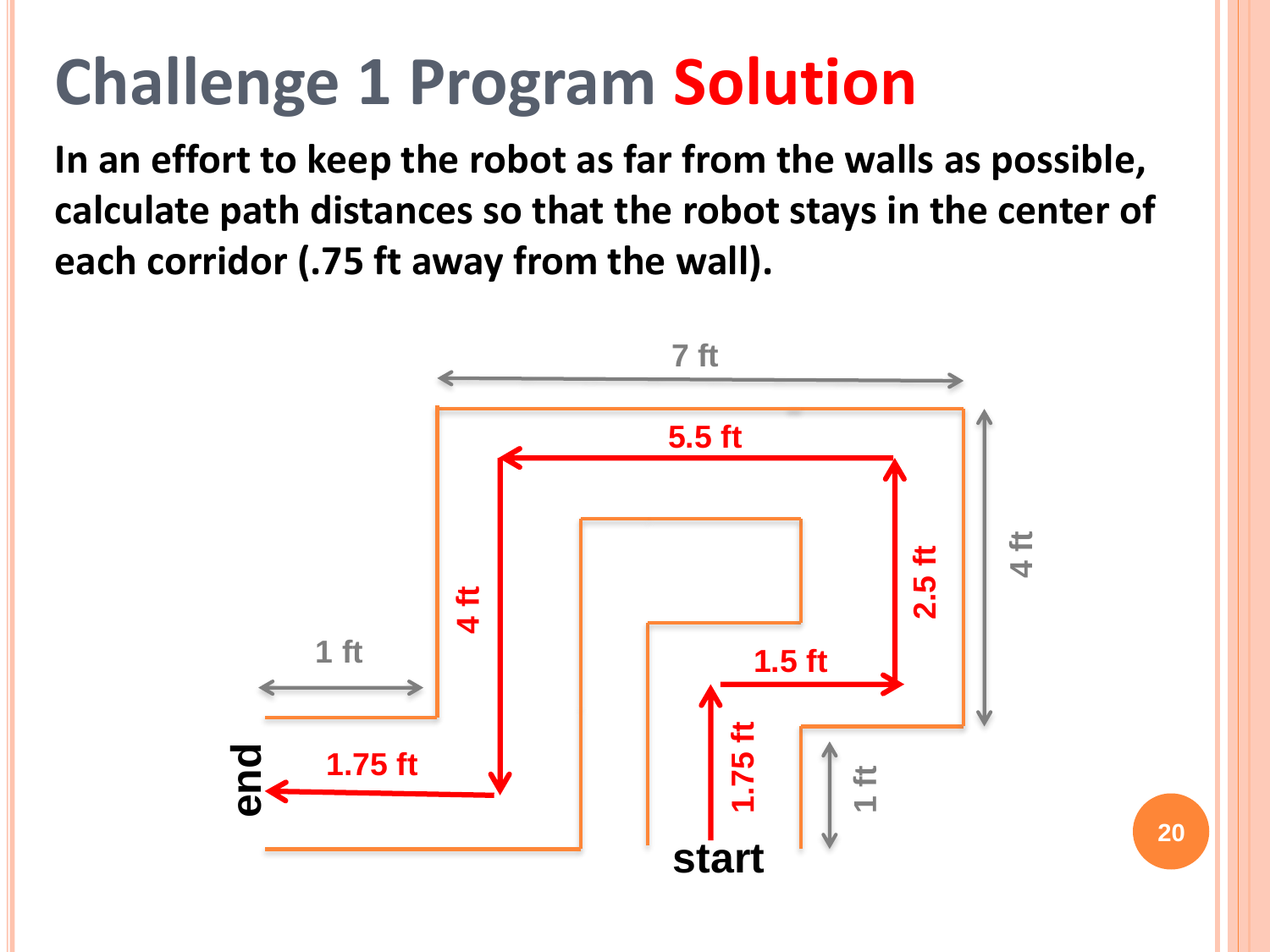### **Challenge 1 Program Solution**





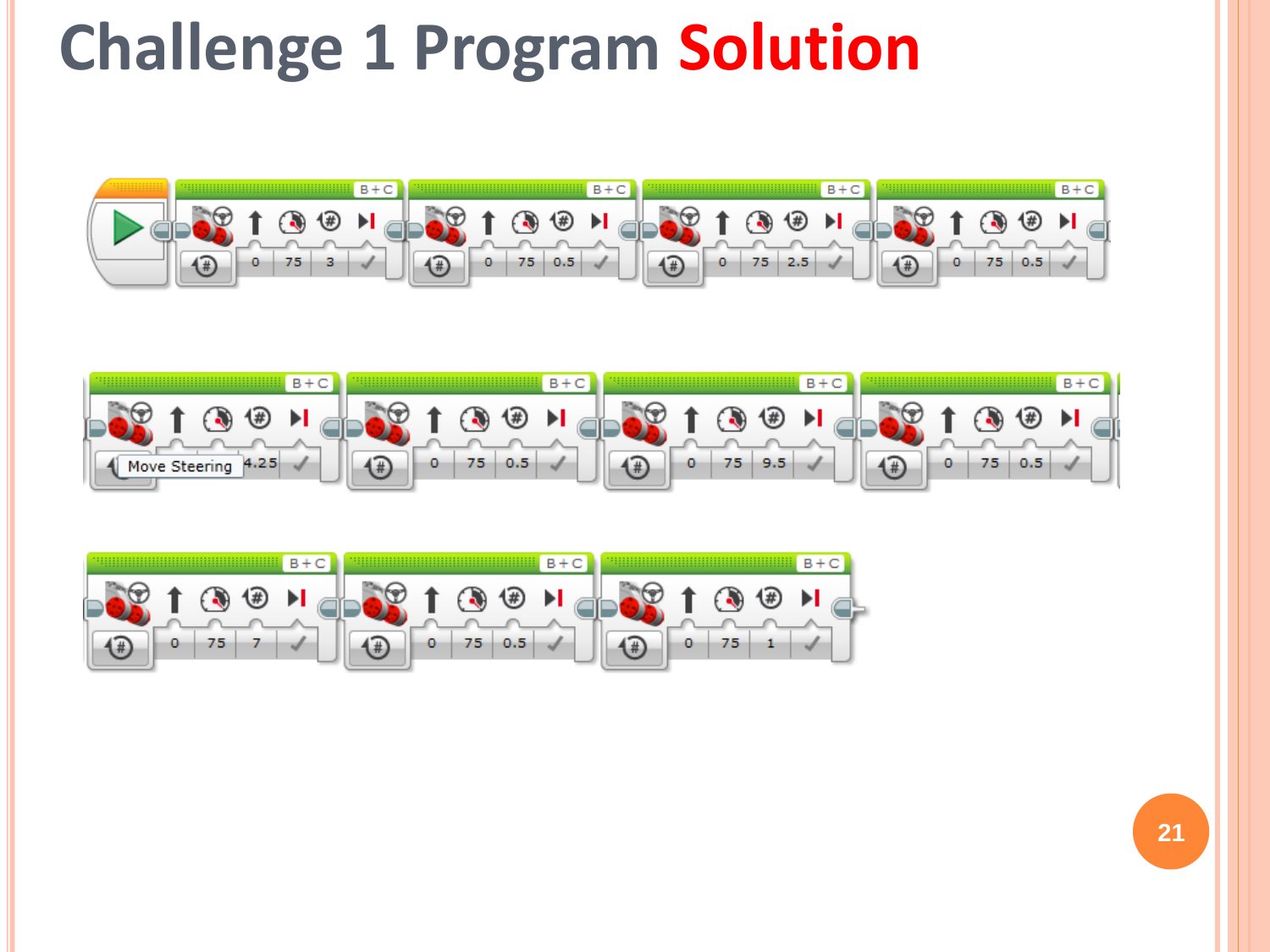### **Maze Using Sensors Solution Challenge 2**

**How to complete the maze by using the LEGO robot sound, touch and ultrasonic sensors:**

- **Remember, since we can use the sensors, we do not have to worry about distance and guessing how many rotations we need!**
- **For each section of the maze, we can program the forward and backward movement blocks using unlimited, and then immediately place a sensor block after the movement block.**
- **We must use the ultrasonic and sound sensor once in this program, then we can choose to use the sound sensor for the rest of the maze or the ultrasonic sensor for the rest of 22 the maze or both.**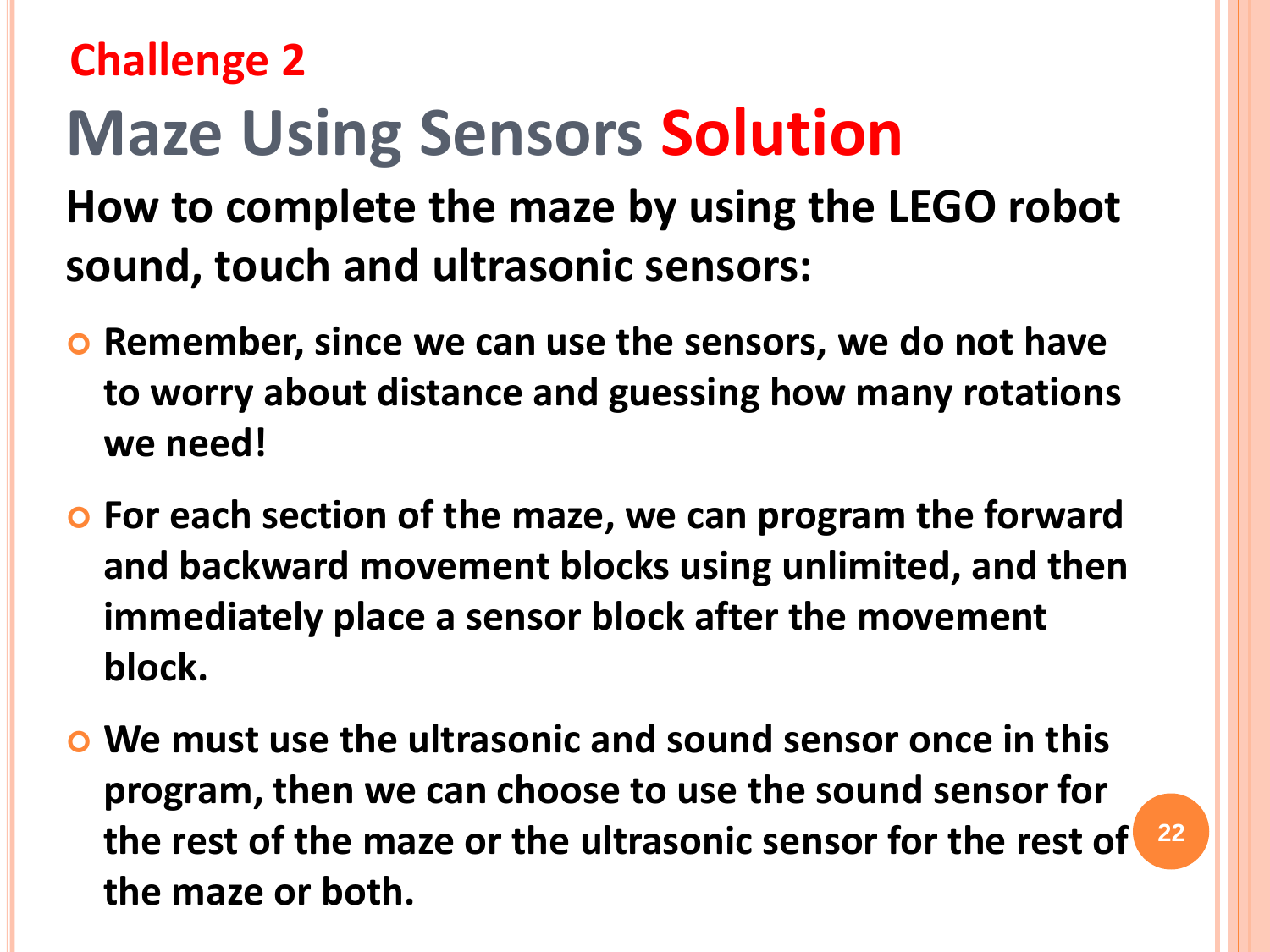### **Challenge 2 Program Solution**











**Note: Block 20 is not strictly necessary.**

**23**